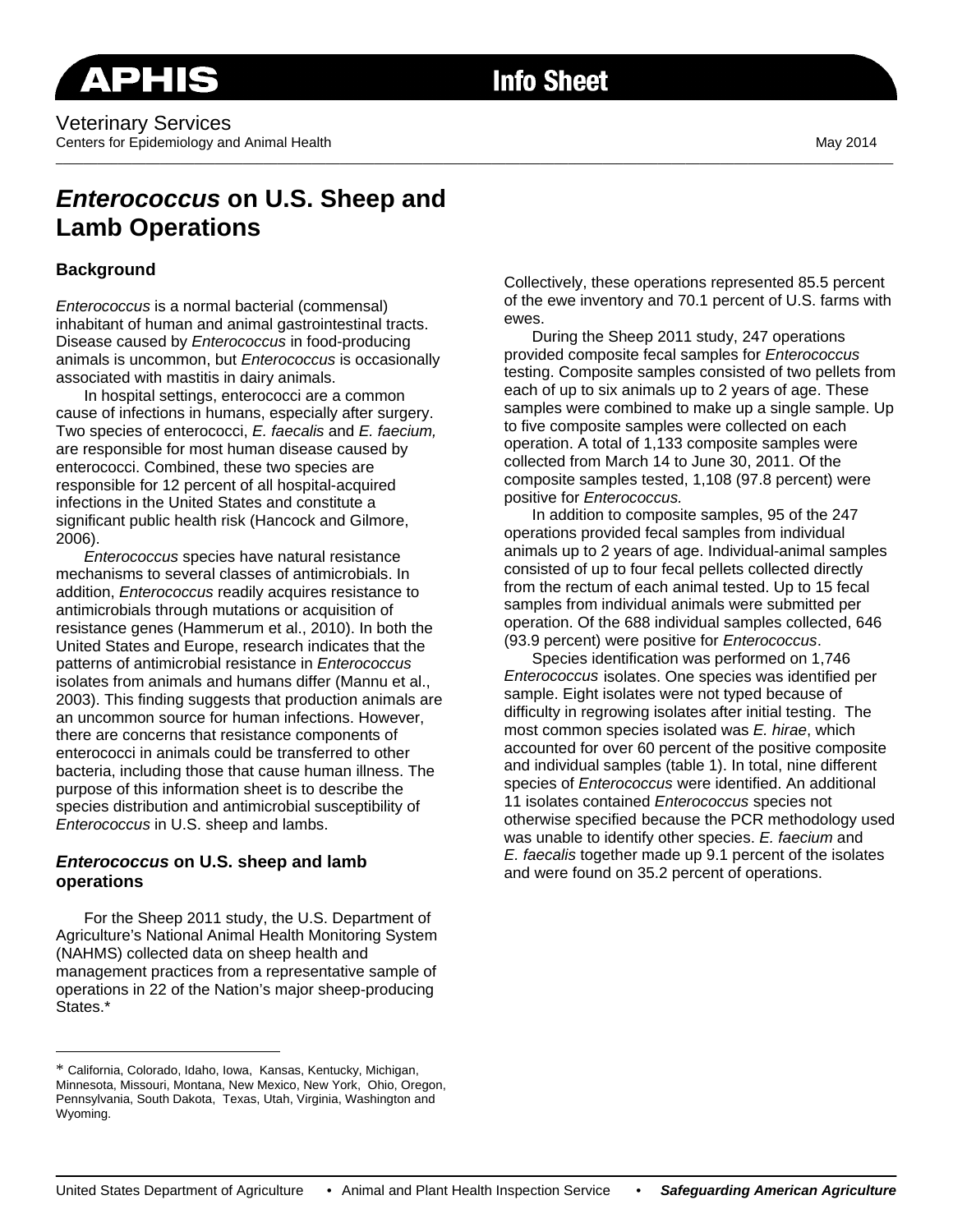**Table 1. Percentage of** *Enterococcus species* **identified in positive samples, by sample type** 

|                  | <b>Percent</b>                |                                |                    |  |  |  |
|------------------|-------------------------------|--------------------------------|--------------------|--|--|--|
|                  | <b>Sample Type</b>            |                                |                    |  |  |  |
| <b>Species</b>   | <b>Composite</b><br>(n=1,100) | <b>Individual</b><br>$(n=646)$ | Any<br>$(n=1,746)$ |  |  |  |
| E. hirae         | 69.2                          | 60.4                           | 65.9               |  |  |  |
| E. mundtii       | 9.3                           | 15.2                           | 11.5               |  |  |  |
| E. casseliflavus | 6.5                           | 10.2                           | 7.9                |  |  |  |
| E. faecalis      | 6.1                           | 4.5                            | 5.5                |  |  |  |
| E. faecium       | 3.2                           | 4.3                            | 3.6                |  |  |  |
| E. gallinarum    | 3.5                           | 3.2                            | 3.4                |  |  |  |
| E. durans        | 1.0                           | 0.9                            | 1.0                |  |  |  |
| <i>Ent.</i> spp. | 0.7                           | 0.5                            | 0.6                |  |  |  |
| E. avium         | 0.4                           | 0.3                            | 0.4                |  |  |  |
| E. porcinus      | 0.1                           | 0.5                            | 0.2                |  |  |  |
| Total            | 100.0                         | 100.0                          | 100.0              |  |  |  |

All 247 operations had at least one composite sample test positive for *Enterococcus*, and all 95 operations from which individual samples were collected had at least one individual-animal sample test positive for *Enterococcus*. At least one *E. hirae* isolate was found on slightly over 95 percent of operations (table 2).

#### **Table 2. Percentage of operations by** *Enterococcus*  **species identified and by sample type**

|                  | <b>Percent</b>              |                               |                |  |  |  |
|------------------|-----------------------------|-------------------------------|----------------|--|--|--|
|                  | Sample type                 |                               |                |  |  |  |
| <b>Species</b>   | <b>Composite</b><br>(n=247) | <b>Individual</b><br>$(n=95)$ | Any<br>(n=247) |  |  |  |
| E. hirae         | 95.1                        | 93.7                          | 95.5           |  |  |  |
| E. mundtii       | 27.9                        | 58.9                          | 41.7           |  |  |  |
| E. casseliflavus | 22.3                        | 38.9                          | 32.0           |  |  |  |
| E. faecalis      | 19.8                        | 23.2                          | 24.3           |  |  |  |
| E. faecium       | 11.3                        | 20.0                          | 15.7           |  |  |  |
| E. gallinarum    | 12.6                        | 16.8                          | 16.6           |  |  |  |
| E. durans        | 4.0                         | 6.3                           | 6.5            |  |  |  |
| <i>Ent.</i> spp. | 3.2                         | 3.2                           | 4.5            |  |  |  |
| E. avium         | 2.0                         | 2.1                           | 2.4            |  |  |  |
| E. porcinus      | 0.4                         | 3.2                           | 1.6            |  |  |  |
| Any enterococci  | 100.0                       | 100.0                         | 100.0          |  |  |  |

Isolates showed somewhat high levels of resistance to tetracycline: depending on the species of *Enterococcus,* 30.2 to 47.6 percent of isolates were resistant to tetracycline. Ciprofloxacin resistance was present in over one-third of *E. faecium* isolates (36.5 percent). Vancomycin resistance is of particular interest because it is commonly used to treat humans with enterococcal infections. None of the isolates demonstrated resistance to vancomycin. Resistance to quinupristin/dalfopristin (Synercid®) is also important because it used to treat humans infected with vancomycin-resistant *E. faecium*. The percentages of Synercid-resistant isolates in *E. faecium* and other enterococci were 14.3 and 4.5 percent, respectively. Most operations (85.4 percent) had at least one tetracycline-resistant isolate, and all operations had at least one lincomycin-resistant isolate.

#### **Table 3. Percentage of resistant** *Enterococcus* **isolates and percentage of operations with at least one resistant isolate, by antimicrobial and by species**

|                                                                                                  |                          |                           | <b>Other</b>                     | <b>Operation</b><br>level          |
|--------------------------------------------------------------------------------------------------|--------------------------|---------------------------|----------------------------------|------------------------------------|
| <b>Antimicrobial</b>                                                                             | E.<br>faecalis<br>(n=96) | E.<br>faecium<br>$(n=63)$ | entero-<br>cocci<br>$(n=1585)^3$ | entero-<br>cocci<br>(n=247) $^{4}$ |
| Chlor-<br>amphenicol                                                                             | 1.0                      | 1.6                       | 0.2                              | 1.6                                |
| Ciprofloxacin                                                                                    | 0.0                      | 36.5                      | 0.9                              | 13.0                               |
| Daptomycin                                                                                       | 3.1                      | 1.6                       | 28.1                             | 68.4                               |
| Erythromycin                                                                                     | 7.3                      | 7.9                       | 1.0                              | 7.7                                |
| Gentamicin                                                                                       | 1.0                      | 0.0                       | 0.1                              | 1.2                                |
| Kanamycin                                                                                        | 6.3                      | 3.2                       | 0.8                              | 3.6                                |
| Lincomycin <sup>1</sup>                                                                          | 99.0                     | 55.6                      | 89.1                             | 100.0                              |
| Linezolid                                                                                        | 0.0                      | 0.0                       | 0.0                              | 0.0                                |
| Nitrofurantoin                                                                                   | 0.0                      | 27.0                      | 0.6                              | 9.3                                |
| Penicillin                                                                                       | 0.0                      | 1.6                       | 0.1                              | 1.2                                |
| Quinupristin/<br>Dalfopristin                                                                    | $93.8^{2}$               | 14.3                      | 4.5                              | 36.0                               |
| Streptomycin                                                                                     | 7.3                      | 3.2                       | 1.1                              | 6.1                                |
| Tetracycline                                                                                     | 30.2                     | 47.6                      | 46.6                             | 85.4                               |
| Tigecycline                                                                                      | 1.0                      | 0.0                       | 0.4                              | 2.4                                |
| Tylosin                                                                                          | 7.3                      | 1.6                       | 1.3                              | 6.9                                |
| Vancomycin<br>$\frac{1}{2}$ Enterpresses is exhibite netural registeres to lineses mides auch as | 0.0                      | 0.0                       | 0.0                              | 0.0                                |

<sup>1</sup> *Enterococcus* exhibits natural resistance to lincosamides such as

lincomycin, so a high level of resistance is expected. 2 *E. faecalis* exhibits natural resistance to quinupristin/dalfopristin (Synercid), so a high level of resistance is expected.

 $3$ Two "Other enterococci" isolates were not viable at the time of susceptibility testing. Thus, the total of isolates in table 3 (1,744) is not the same as the number of isolates in table 1 (1746).

4 Percentage of flocks in which at least one *Enterococcus* isolate was resistant (of any *Enterococcus* species).